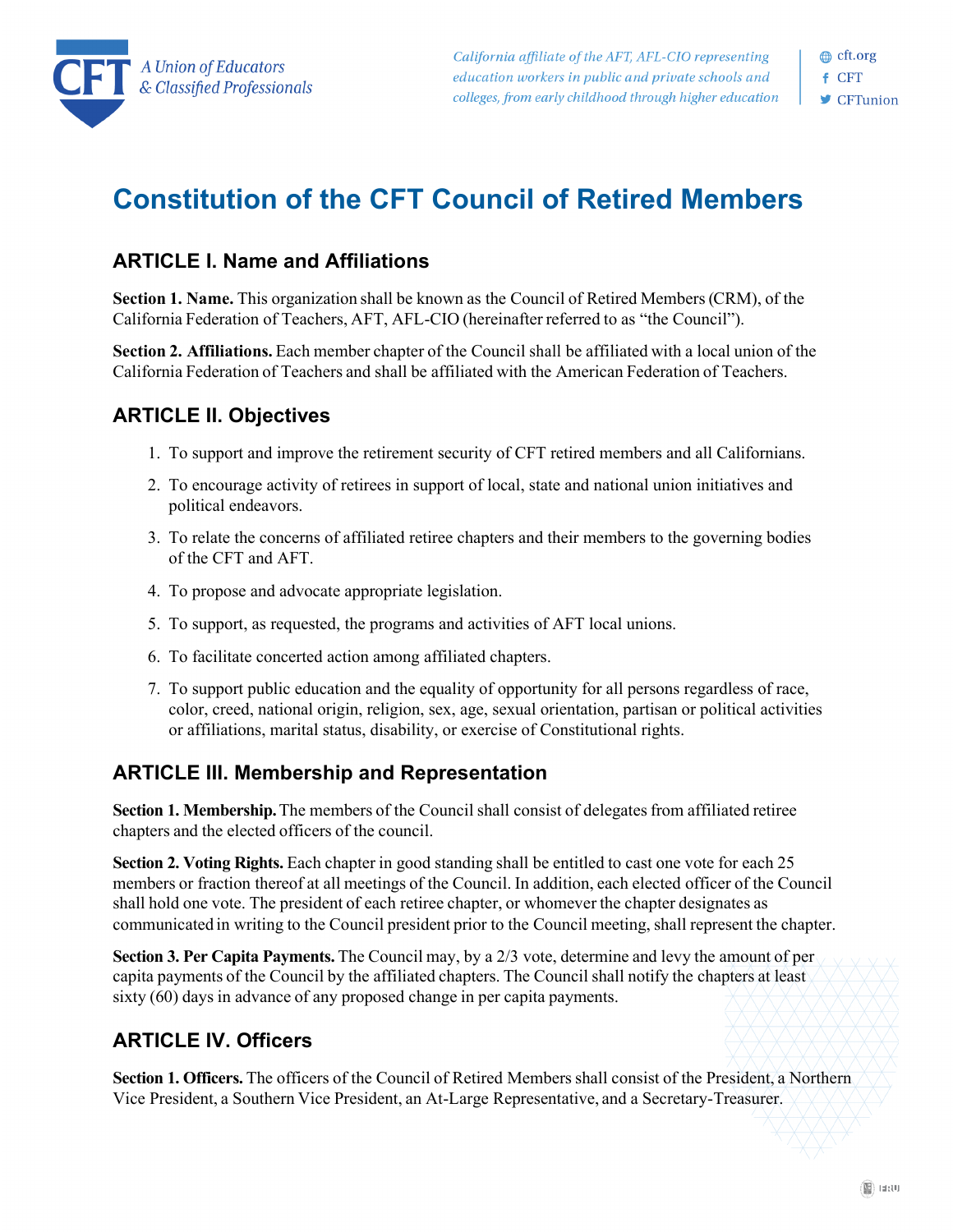**Section 2. Election of Officers.** Officers, except the At-Large Representative, shall be elected biennially in the same manner and at the same time as CFT officers. The At-Large Representative shall be elected biennially, odd numbered year, as the Chapter 8004-R (CFT Retired at-Large Members) delegate to the CFT convention.

**Section 3. Vacancies.**When an officer vacancy occurs, it shall be filled by the delegates at the next meeting of the Council.

**Section 4. Removal from Office.** An officer of the Council may be removed from office by a 2/3 vote at a Council meeting, provided at least one month's notice of a motion for removal has been given to all affiliated chapters.

**Section 5. Compensation.**Officers of the Council shall not receive compensation from the CFT.

### **ARTICLE V. Duties of Officers**

#### **Section 1. President.**

- a. The President shall ensure that the affairs of the Council are conducted in accord with this Constitution, and with any By-Laws, rules regulations, policies, and practices of the Council.
- b. Shall preside at all Council meetings.
- c. Supervise distribution of information to local chapters.
- d. May call special meetings of the Council at his or her own discretion, or when so requested by a majority of chapters affiliated with the Council.
- e. Shall monitor and approve the dispersal of funds from the Council's accounts.
- f. Shall sign all official documents of the Council.
- g. Together with the Secretary-Treasurer,shall prepare an annual budget and present it to the Council for approval.
- h. Shall represent the Council, as appropriate, in meetings with the CFT, AFT, and other organizations.
- i. Shall participate, when requested, on any committees or task forces of the CFT or AFT.
- j. Shall communicate regularly with chapters of the Council, and with CFT leadership.
- k. Shall work with the CFT and AFT to secure local chapter participation in recommended political action.
- l. Shall encourage and help to coordinate local chapter participation, as requested, in CFT and AFT organizing campaigns.

**Section 2. Vice Presidents.** The Vice Presidents shall, in the absence of the President, perform the functions and duties of the President; and shall be responsible for the organization in his or her area.

**Section 3. Secretary-Treasurer.** The Secretary-Treasurer shall be responsible for publicizing meetings of the Council, maintaining all records of the Council, and providing a written report at each Council meeting of receipts and disbursements, if any, of all Council funds.